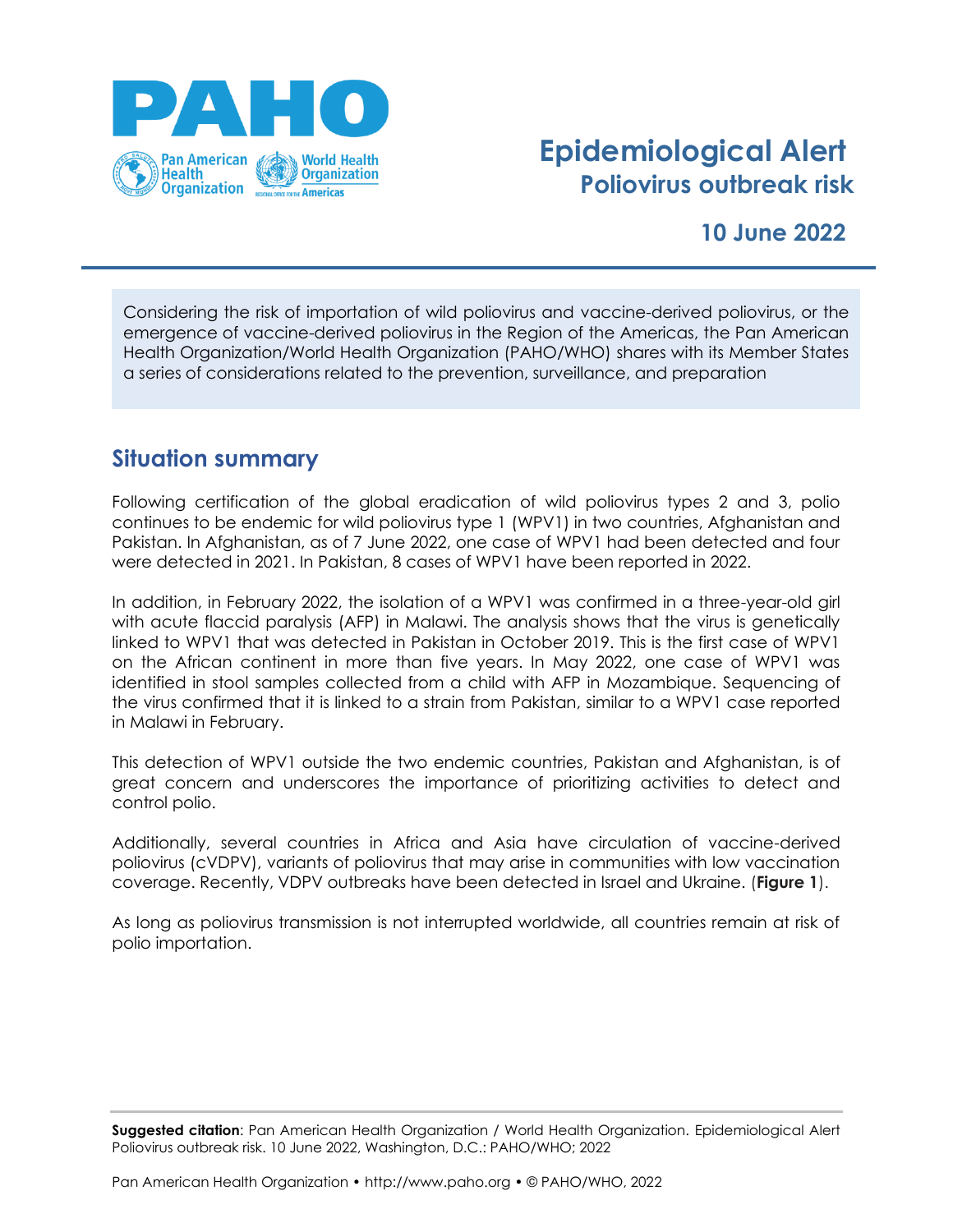

**Figure 1. Number of WPV1 and cVDPV in each country affected in the last 12 months.**

<sup>1</sup>Excludes viruses detected from environmental surveillance; <sup>2</sup>Onset of paralysis 08 Jun. 2021 to 07 Jun. 2022

**Source**: Polio Global Eradication Initiative. Available at: [https://polioeradication.org/polio-today/polio](https://polioeradication.org/polio-today/polio-now/)[now/](https://polioeradication.org/polio-today/polio-now/)

## **Situation Summary in the Region of Americas**

In 1994 the Region of the Americas was certified as polio-free. This achievement was attained through the implementation of routine vaccination programs, the use of mass vaccination campaigns, and the implementation of surveillance of cases of acute flaccid paralysis (AFP) in children under 15 years of age.

Since the certification of polio elimination, countries in the Americas have continued vaccination efforts and epidemiological surveillance of AFP. However, between 2020 and 2021, the decline in vaccination coverage that already started before the COVID-19 pandemic was exacerbated. In 2020 there was a significant decrease in the detection of AFP per 100,000 children < 15 years compared to the detection in prior years. At the regional level, the average rate fell from 1.27 for the period 2016-2019, to 0.83 for 2020 and 2021. Also, comparing these same periods, there is a marked increase in the number of countries/territories that did not reach a rate greater than or equal to 1 (**Table 1**).

According to the Polio Eradication & Endgame Strategic Plan 2013-2018, all countries were required to introduce at least one dose of inactivated polio vaccine (IPV) in 2015 in preparation for the synchronized switch from trivalent oral polio vaccine (tOPV) containing all three serotypes to bivalent oral polio vaccine (bOPV) containing only serotypes 1 and 3. Problems with the supply of IPV vaccine made it difficult to meet this goal. In the Region of the Americas, the Technical Advisory Group (TAG) on Vaccine-Preventable Diseases recommended in 2015 the introduction of two doses of IPV. The late introduction of IPV and suboptimal coverage have resulted in an increase in the number of children susceptible to poliovirus type 2 worldwide. The detection of any type 2 poliovirus (wild, vaccine-derived or Sabin) in any sample, from any source, is considered a public health emergency that requires a rapid and coordinated response at the global, national and subnational levels.

Data in WHO HQ as of 07 Jun. 2022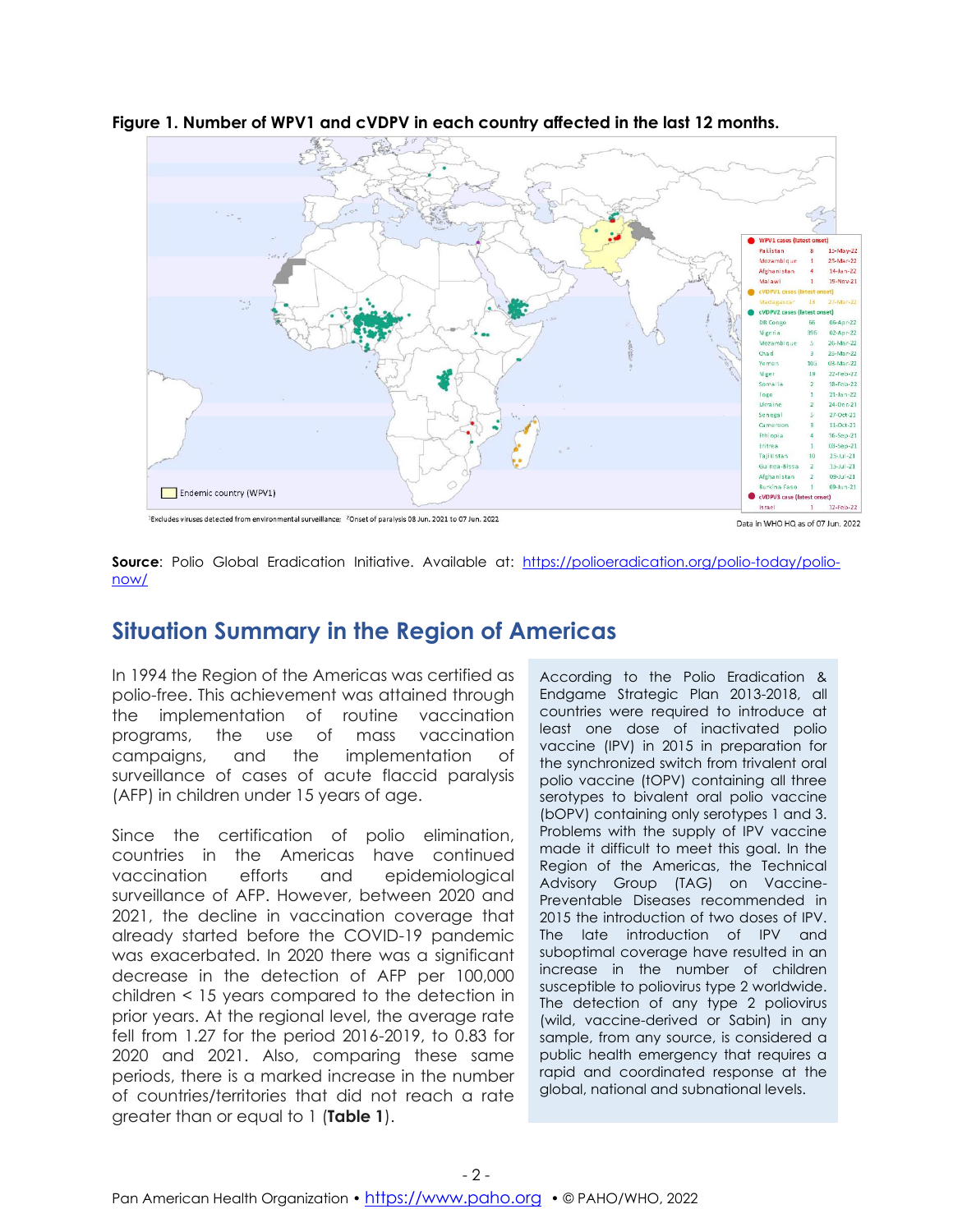| Subregion          | Country    | <b>Rate 2016</b> | <b>Rate 2017</b> | <b>Rate 2018</b> | <b>Rate 2019</b> | <b>Rate 2020</b> | <b>Rate 2021</b> |
|--------------------|------------|------------------|------------------|------------------|------------------|------------------|------------------|
| North<br>America   | CAN        | 0.67             | 0.33             | $\cdots$         | 0.15             | 0.12             | 0.10             |
|                    | <b>MEX</b> | 1.72             | 1.62             | 2.02             | 2.43             | 1.42             | 1.56             |
| Central<br>America | <b>CRI</b> | 2.91             | 2.53             | 1.50             | 1.51             | 1.32             | 0.95             |
|                    | <b>GTM</b> | 0.50             | 0.76             | 0.96             | 1.15             | 0.64             | 0.78             |
|                    | <b>HND</b> | 2.02             | 1.49             | 1.55             | 1.85             | 1.65             | 1.52             |
|                    | <b>NIC</b> | 1.43             | 1.05             | 1.05             | 1.40             | 0.92             | 0.67             |
|                    | PAN        | 1.58             | 2.05             | 1.30             | 0.55             | 0.96             | 0.87             |
|                    | <b>SLV</b> | 2.89             | 2.58             | 2.58             | 2.04             | 0.99             | 2.22             |
| Caribbean          | $CAR*$     | 1.36             | 0.34             | 0.23             | 0.11             | 0.22             | 0.11             |
|                    | <b>CUB</b> | 0.93             | 1.64             | 1.48             | 1.61             | 1.16             | 1.01             |
|                    | <b>DOM</b> | 1.05             | 0.48             | 0.48             | 0.80             | 0.37             | 0.17             |
|                    | <b>HTI</b> | 0.39             | 0.22             | 0.25             | 0.39             | 0.22             | 0.27             |
| South<br>America   | <b>ARG</b> | 1.88             | 1.87             | 1.80             | 1.66             | 0.78             | 0.03             |
|                    | <b>BOL</b> | 0.69             | 1.12             | 1.29             | 0.68             | 0.45             | 0.51             |
|                    | <b>BRA</b> | 1.05             | 1.02             | 1.06             | 0.99             | 0.56             | 0.65             |
|                    | <b>CHL</b> | 2.08             | 1.91             | 1.78             | 1.71             | 1.11             | 0.77             |
|                    | COL        | 1.59             | 1.34             | 1.45             | 0.67             | 0.77             | 1.19             |
|                    | ECU        | 0.53             | 0.81             | 0.83             | 0.46             | 0.33             | 0.58             |
|                    | <b>PER</b> | 0.64             | 0.59             | 0.88             | 1.37             | 0.55             | 0.43             |
|                    | <b>PRY</b> | 1.40             | 1.44             | 1.73             | 1.29             | 0.92             | 1.26             |
|                    | <b>URY</b> | 0.68             | 0.55             | 0.55             | 1.11             | 0.14             | $\ldots$         |
|                    | <b>VEN</b> | 1.29             | 0.94             | 0.87             | 1.15             | 0.95             | 1.21             |
| <b>Total</b>       |            | 1.29<br>0.0011   | 1.19             | 1.29             | 1.30             | 0.81             | 0.85             |

**Table 1. Rates of acute flaccid paralysis (AFP) detected per 100,000 children <15 years**

\*CAR includes reports from CARPHA member countries

Source: Country reports to FPL/IM-OPS. Available at: [https://www.paho.org/en/polio-weekly-bulletin](https://www.paho.org/es/boletin-semanal-polio)

Additionally, as shown in **Figure 2**, Polio3 coverage (either of the oral vaccine or the inactivated polio vaccine in children under 1 year of age) shows a downward trend or is below 95% in 33 of the 42 countries/territories for which data are shown.

If this trend continues in vaccination coverage and epidemiological surveillance, there is a high risk of outbreaks occurring after the importation of a virus (wild or derived from the vaccine) or the emergence of vaccine-derived poliovirus, and that these are not detected in time.

- 3 -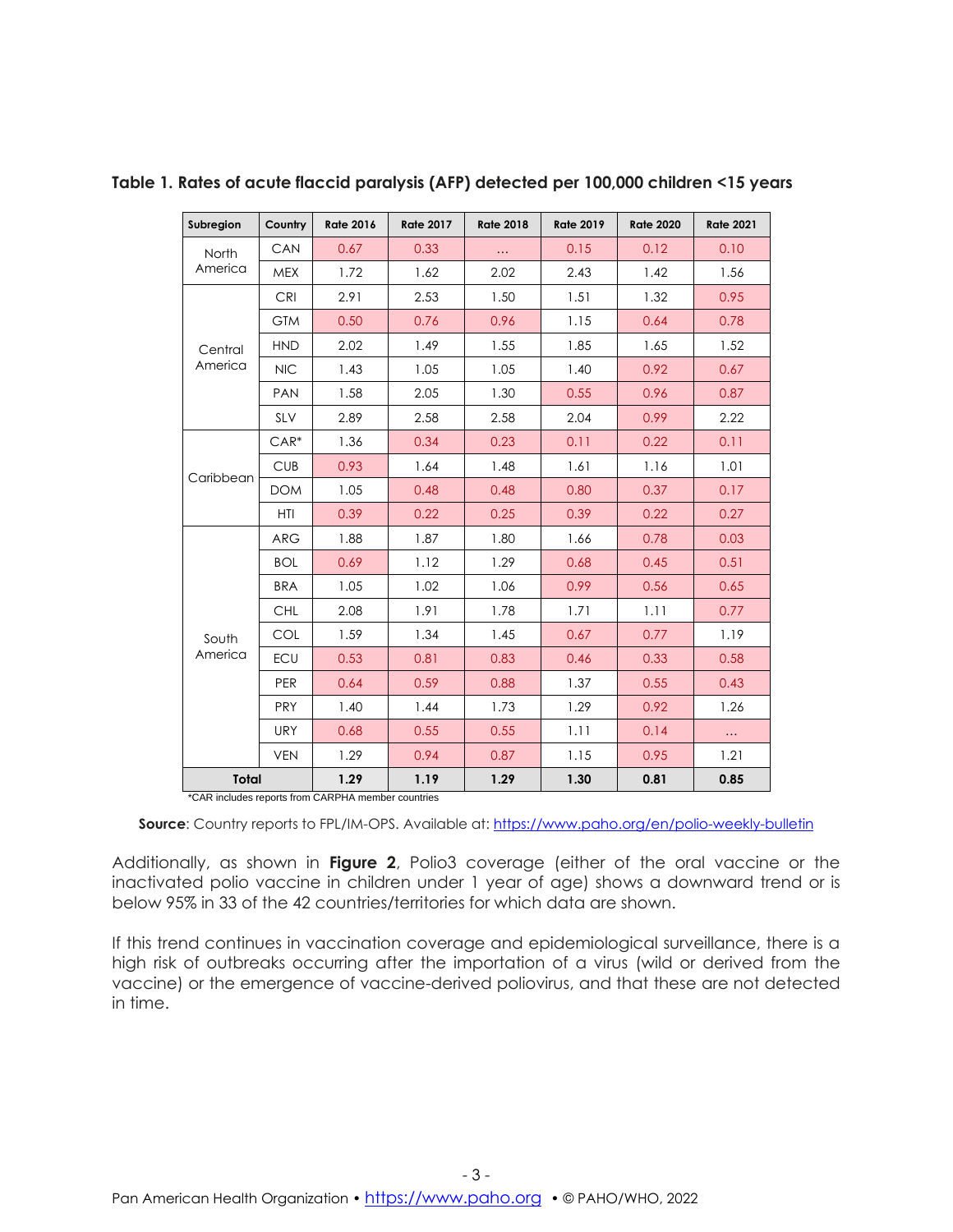

**Figure 2. Immunization coverage of the third dose of polio (% of vaccinated population) per year by country/territory. Region of the Americas, 2011 to 2021\*.**

### **Guidance for national authorities**

Given these findings, the Pan American Health Organization / World Health Organization (PAHO/WHO) reminds Member States that the most effective measures to reduce the risk of poliovirus outbreaks is to maintain good levels of immunity of the population through high and homogeneous vaccination coverage, and through sensitive epidemiological surveillance that allows the timely detection and investigation of all AFP cases.

[https://ais.paho.org/imm/IM\\_JRF\\_COVERAGE.asp](https://ais.paho.org/imm/IM_JRF_COVERAGE.asp)

In addition, the following considerations on vaccination, surveillance, risk mitigation and outbreak response plans are provided for national authorities.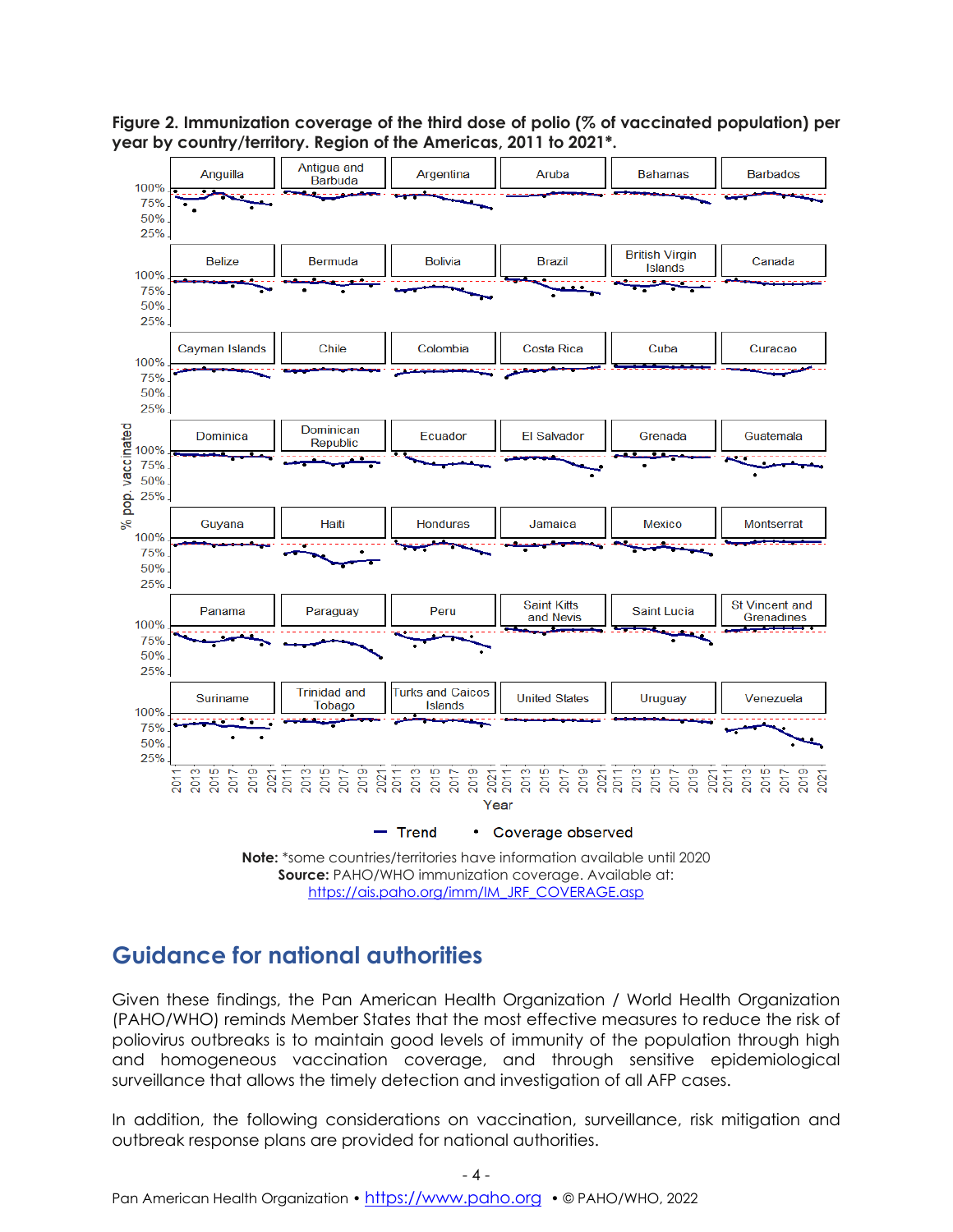#### **Vaccination**

PAHO/WHO recommends all countries achieve and maintain high levels of polio vaccine coverage (>=95%), both nationally and subnationally. Countries that have not introduced the second dose of inactivated polio vaccine (IPV2) should do so as soon as possible.

#### **Surveillance**

It is important that all countries/territories in the region strengthen surveillance of AFP cases to facilitate a timely response to the detection of an import or emergence of vaccinederived poliovirus:

- Detection and reporting of cases of AFP in children under 15 years of age: Train health personnel at all levels in the detection and notification of AFP. The number of AFP cases reported each year is used as an indicator of a country's ability to detect polio, even in countries where the disease no longer occurs. A country's surveillance system must be sensitive enough to detect at least one case of AFP for every 100,000 children under the age of 15, even in the absence of polio.
- Collection and transport of stool samples for analysis: At the onset of paralysis, polio can be difficult to differentiate from other forms of AFP such as Guillain-Barré syndrome, transverse myelitis or traumatic neuritis. All children with AFP should be screened for wild poliovirus within 14 days of the onset of paralysis. For polio testing, fecal samples are tested for the presence of poliovirus. Samples must arrive at the laboratory within 72 hours of collection. Otherwise, they must be frozen (at -20 degrees Celsius) and then sent frozen.
- Laboratory confirmation: The sample is inoculated into cell cultures where the virus can infect and replicate. The isolated virus is then typified by molecular assays (RT-PCR) to determine the serotype and whether it is a wild virus, or a vaccine virus. Then genetic sequencing tests confirm its genotype. The genetic sequence obtained is compared with a reference bank of known polioviruses, allowing inferences to be made about the geographical origin of the virus isolated from the sample.

#### **Risk mitigation plan**

Countries/territories are recommended to develop a risk analysis and implement the necessary actions to mitigate the risk by achieving high vaccination coverage and maintaining a sensitive surveillance system.

#### **Outbreak response plan**

Countries/territories are urged to have an up-to-date outbreak response plan in place to be prepared to respond in a timely manner the occurrence of an imported WPV1 or vaccinederived poliovirus case or to the emergence of vaccine-derived poliovirus.

- 5 -